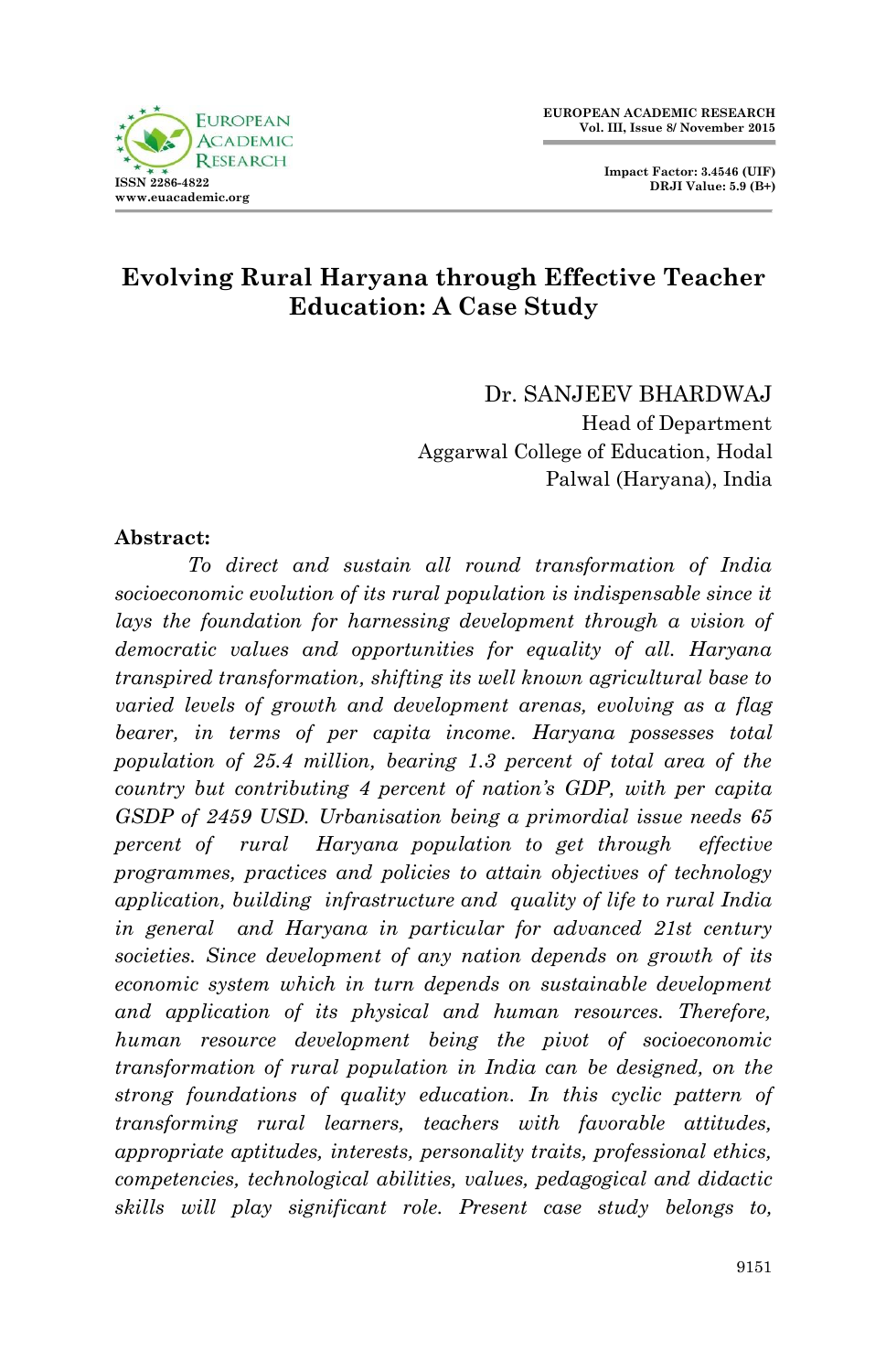*Aggarwal college of Education, Hodal district Palwal Haryana, which caters the needs of prospective teachers abundantly from rural areas. Pedagogical advancements, innovative didactical approaches, application of technology, capacity and confidence building led to backward, female prospective teachers of D.Ed course, to achieve ranks in merit list of examinations conducted by Board of School Education Haryana Bhiwani with English as medium of instruction. Present study and approaches may be implicated because, it may certainly help these prospective teachers to empower the learners primordially residing in rural belts, belonging to schools run by both, Government or Private players, transforming their future socio-economically, through powerful tool of education, knowledge and skills with a notion to build modern India with 21 century skills.*

**Key words:** Rural empowerment, Innovative pedagogy, 21<sup>st</sup>Century skills, Creative drama, Marginalized groups

## **INTRODUCTION**

Rural evolvement and transformation is the significant, fundamental and beneficial change that takes place in people either individually, and/or in families and communities, where individuals are empowered to make decisions and take action for improving their lives in almost all areas like economic, vocational, social, political, cultural, health and environmental. This furthers the great impact, in such ways that result in a broad positive impact on society to attain its broader developmental goals. It is therefore rural transformation is focused on individuals, at the community level, and on their impact on their society and environment (Shaw, 2005; Shaw, 2011a; Shaw, 2011b). Education, competency and capacity building and skill enhancement play vital role in the evolving and rising knowledge-based global economy of the twenty-first century, to mould the conditions for socio-economic growth , minimization of poverty and collaborative prosperity prominently for the most vulnerable rural population in India.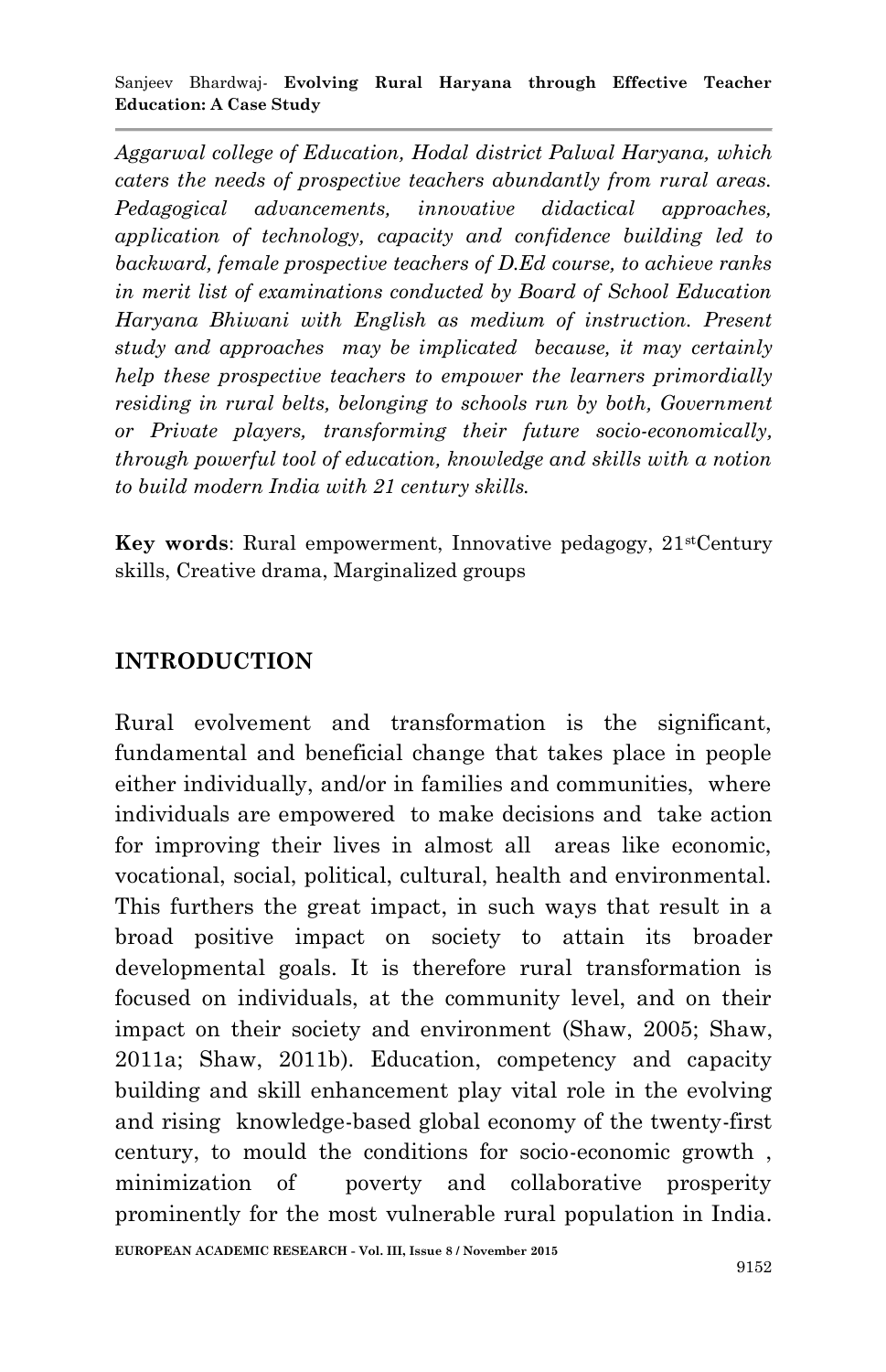Presently, three out of every four poor people in developing countries live in rural areas, and most of them depend directly or indirectly on agriculture for their livelihoods (World Bank, 2008). To attain the goals related to rural and marginalized group empowerment, the interventions geared up through the participation of various stake holders" coordination approaches, in the form of a programme namely "Mission 2007: Every Village a Knowledge Centre". This has been transformed into Grameen Gyan Abhiyan (GGA). It has been found that there are numerous types of Village Knowledge Centres existing throughout India. These are governed by company, organization, NGO or corporate sector. Knowledge happens to be the core for all models, which cannot be static, giving rise to dynamic knowledge base and delivery model to benefit the poorest of the poor, marginalized, remote, discriminated class of population. The knowledge hubs can be generated by bringing knowledge producers and knowledge users to a common platform. This will need and enable varied levels of delivery devices through innovative partnerships, innovative capacity building programmes, and innovative content development approaches (Dileepkumar and Senthilkumaran, 2007 )

There has been great turmoil in Chinese economy which reflected during last month at abysmal level. If India needs to reach nearby attainment of its aim to classify amongst developed countries it is indispensable to ponder over the growth and empowerment of rural population. It is because more than seventy percent population still lives in modified environment with adverse conditions in almost every department. Further, poverty, growing population, inflation, desolating conditions of education, unemployment, poor health conditions due to malnutrition and poor infrastructure in almost every walk of life has been transpiring into monstrous devastating forms. Next Twenty years will be a significant and detrimental time period to decipher the road map for economically sound, democratically socialist, progressively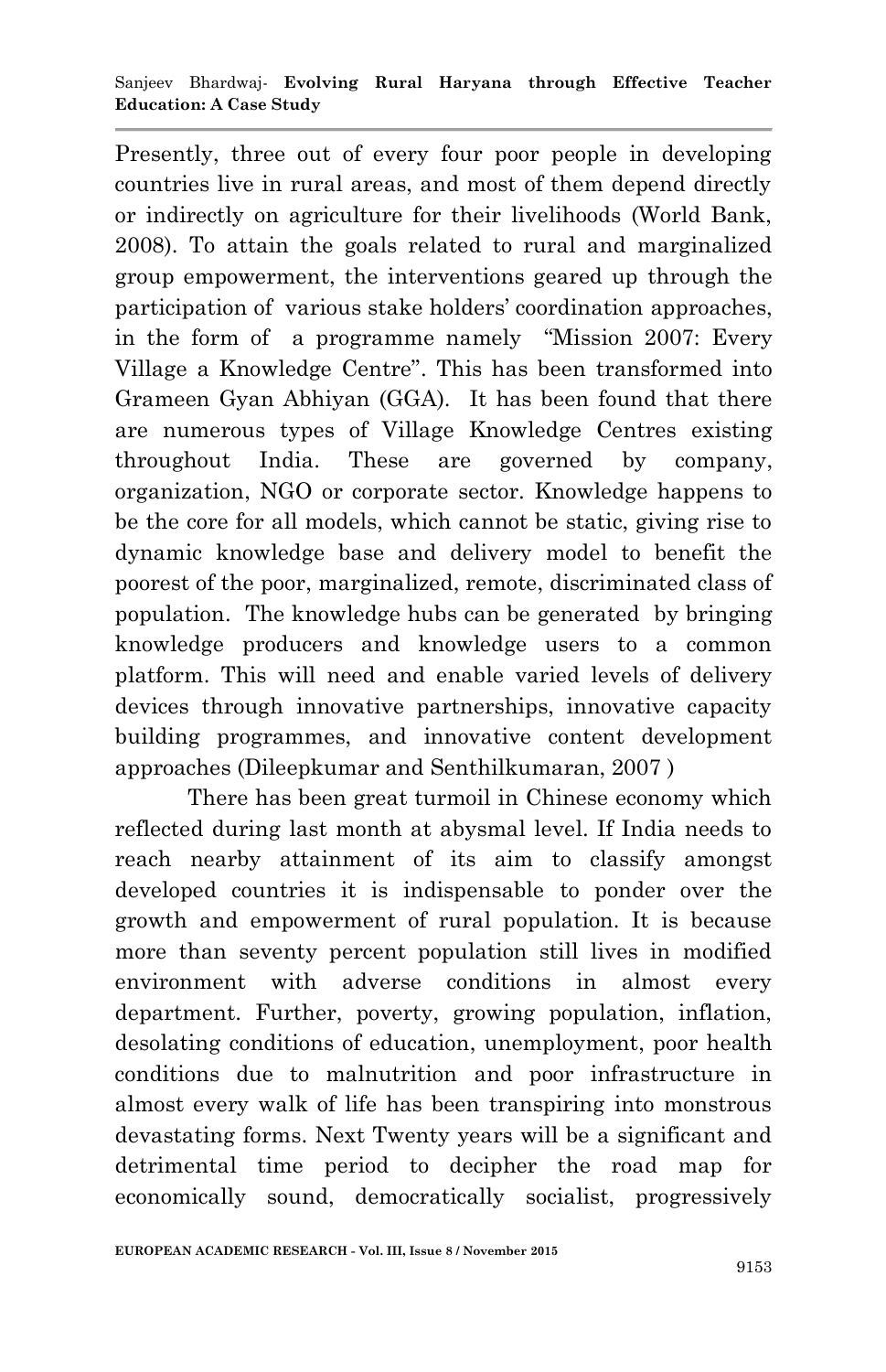emerging and developing India. It is significant as an inference drawn on the basis of major events transpired, when twenty years back, India lighted its torch of social and economic reforms in 1991 under flagship of Dr. Manmohan Singh Prime Minister, Government of India (than finance minister) paving the way for realization of, Dr A.P.J. Kalam"s (Former President of India) great vision to take India to more onto the success route of being superpower by 2020 competing with dragon in its neighborhood. Which ultimately depends on, 3 P's namely Programmes, Practices and Policies employed by Government to ensure the quality of its educational systems right from basic level to university level. Further, it is important to mention that India is also a signatory to both the Convention on the Rights of the Child (CRC) 1989 and Education for All (EFA) 1990. The later has postulated early childhood care and education as the very first goal to be achieved for "Education for All", since "learning begins at birth" (Bhardwaj, 2013). The 2015 *EFA Global Monitoring Report* provides a complete assessment of progress towards the Education for All goals established in 2000 at the World Education Forum in Dakar, Senegal. As accordance with census 2011, India is home to the largest number of children in the world. Nearly every fifth child in the world lives in India. There are about 43 crore children in the age group of 0-18 years; It is estimated that about 40 per cent of children are in difficult circumstances or vulnerable which include like children without family support, children forced into labour, abused /trafficked children, children on the streets, vulnerable children, children affected by substance abuse, by armed conflict/civil unrest/natural calamity etc. Survival, growth, development and protection of these very large numbers therefore need priority focus and attention. This data becomes more important when, poor families mainly from rural India and those living in urban disadvantaged areas like shanties, are forced to deprive, extremely necessary basic enmities to their children in early years making them more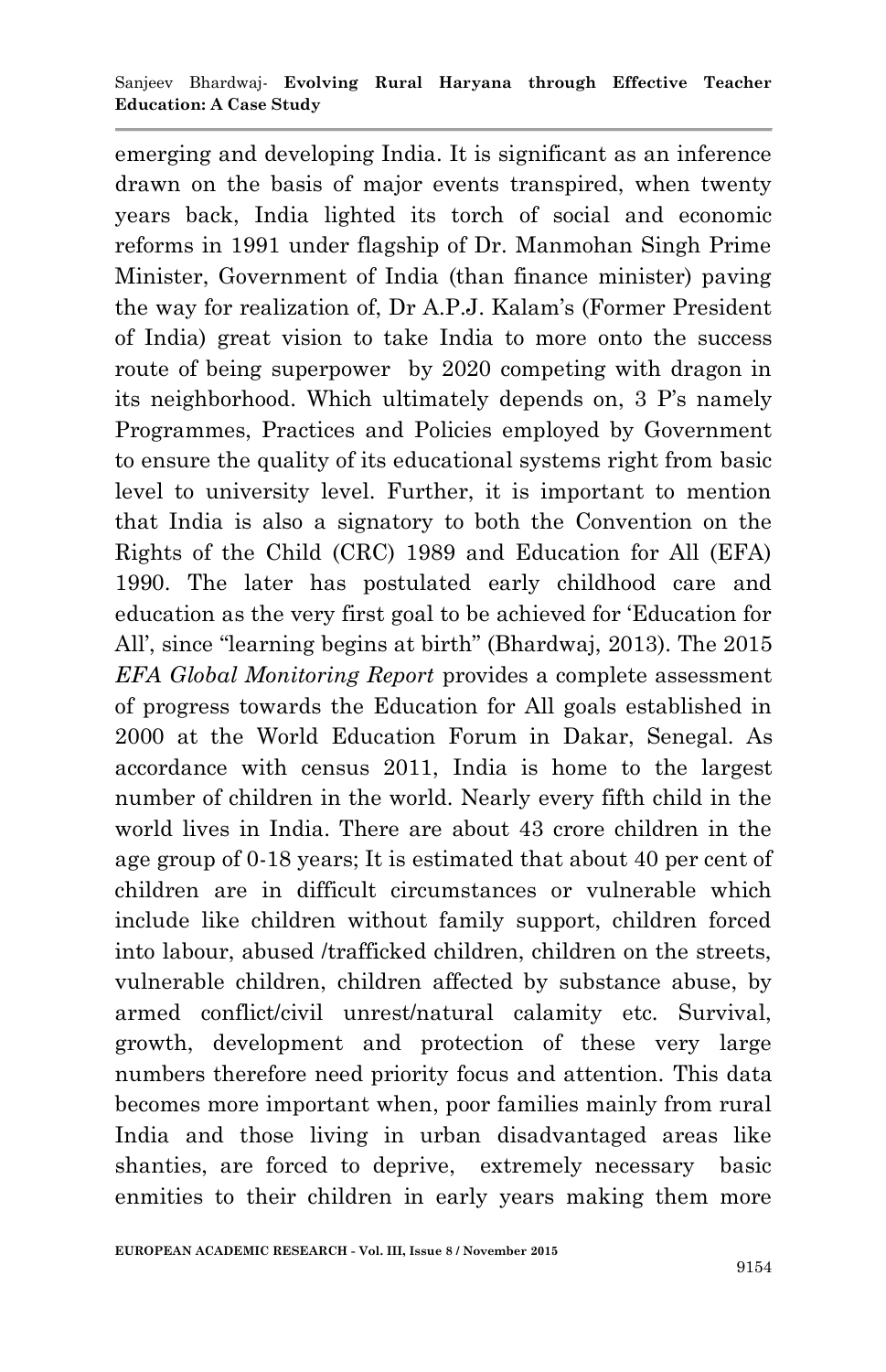vulnerable to hazardous risks of malnutrition, pollution, stunted growth, physical, emotional and mental abuses and several types of crime. It is extremely important to point out that such poverty driven conditions abundantly become the root cause of endless cyclic chain reaction of poverty, illiteracy, and malnutrition (Bhardwaj, 2013).

Further, Education has been acknowledged a powerful tool for reducing poverty, unemployment and inequality, improving health and nutrition and promoting sustained human development led growth (World Bank, 2004). Success of education at all levels depend on quality education at rural level. Further, effectiveness in education is directly related to empowerment of marginalized and rural communities in various ways. Elementary education has been found to decline food insecurity in rural zones and is directly correlated to reduction in hunger (Soubbotina, 2004; Burchi and De Muro, 2007). In rural areas, mutual and strong networks at individual and household level between good levels of health, education, earning capacities are related to minimization of poverty. It has been investigated that the complete influence of education plus land, or education plus bullock-power, in reducing poverty effects considerably exceeds the sum of the individual impacts.

The Gender equality in India in general and Haryana in particular is, first and foremost, human right. Rural women empowerment is tremendously indispensable device to advance the development through minimizing poverty in country. Empowered women contribute to the health and productivity of whole families and communities and to improved prospects for the next generation. The importance of gender equality is underscored by its inclusion as one of the eight Millennium Development Goals (Waghamode and Kalyan, 2014). For centuries, women were treated as less-than-equal to men in many ways. Women were not allowed to vote, own property, or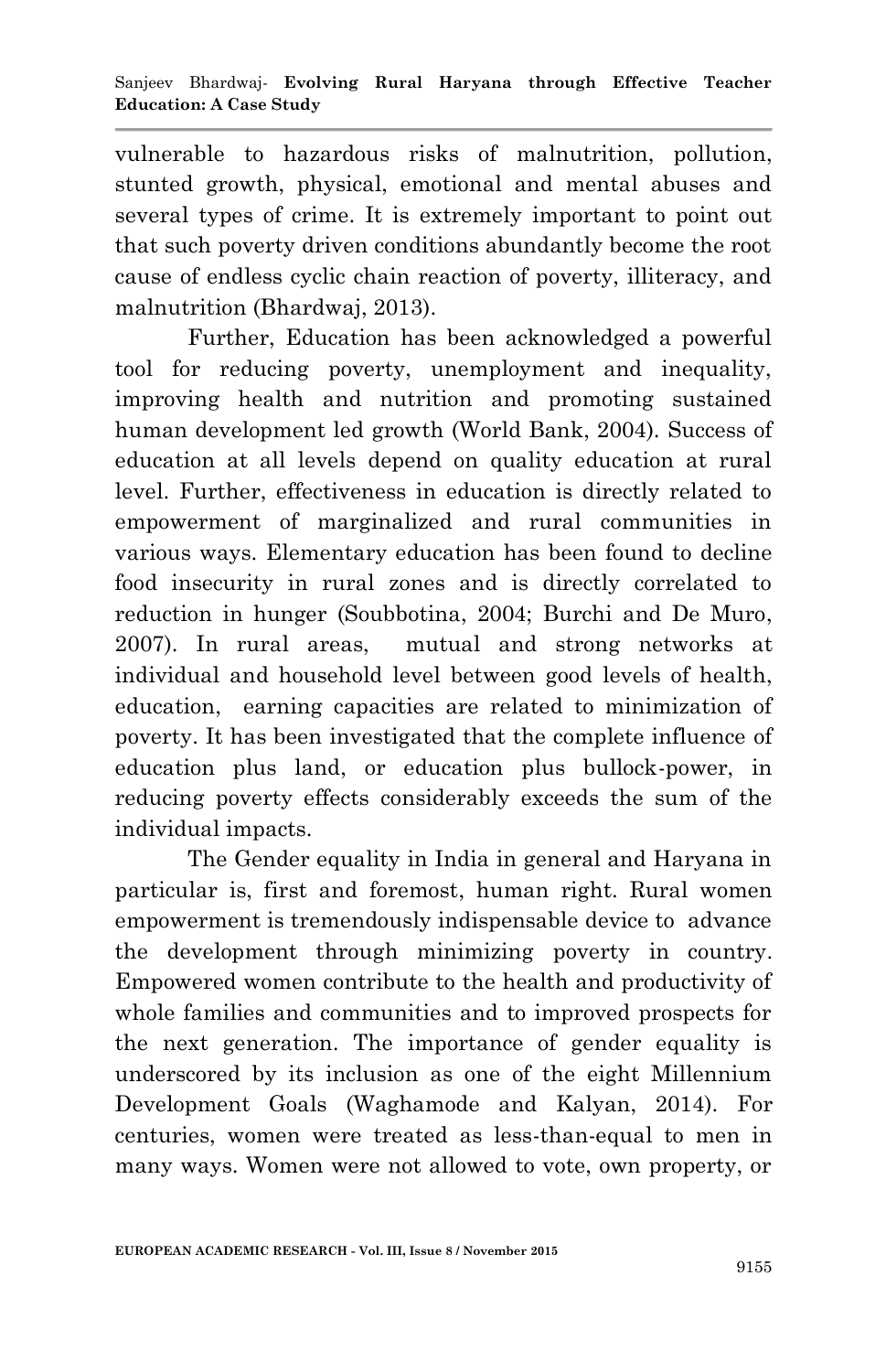work in many jobs. This situation is due to strong addiction to culture and tradition (Sharma and Afroz, 2014 ).

The same is pertinent in case of women belonging to Haryana state since they are bigger victims of discrimination right from the prenatal period in mother's womb exposed to conditions like female infanticides, gender discrimination at home and in rural society. Therefore education can provide great tools in hands of women to fight against such devastating treatment and malpractices prevailing in our rural Haryana.

Information and communication technologies play pivotal role in empowerment of rural and marginalized groups especially women in changing the concept of work and workplace, for the promotion of gender equality and the empowerment of women( Dalal, 2006); contribution of cultural factors in gender discrimination of internet use (Vijalakshmi and Bhavani, 2006); for rural development like women's literacy (Kumar and Sharma, 2012).

Effective elementary education enhances literacy and numeracy. It has also been found that generation of competencies, to read and work with numbers will benefit learners in future. The learners will develop to commence small scale business farming increasing their skills, education, learning and knowledge. It is quite clear to found on the basis of research that higher levels of education quality increased a country"s rate of technological progress and national Income (Jamison et al, 2006).

Further it is important to point out the marginalized group of rural population does not get appropriate opportunities to come to main stream of development and therefore find themselves isolated to play any role in rural development. This further increases rural- urban divide, transpiring the problem to become obnoxious. This further turns to another divide between poor and rich, escalating the intricacy of societal capitalism. Amongst rural population many factors like gender, caste, culture, religion, socio-economic status play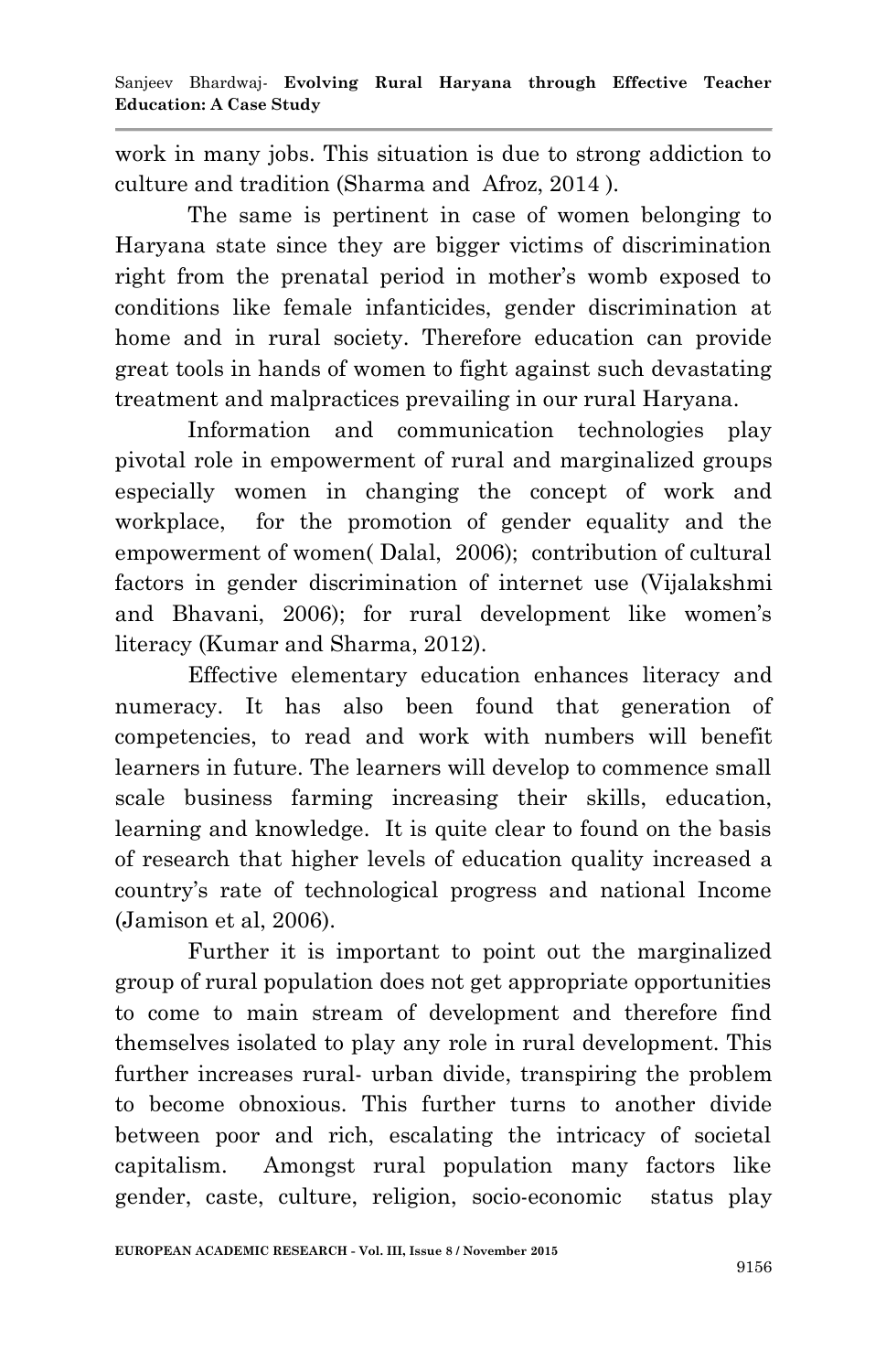prominent role to found the stereotype of population. The equality of educational opportunity and empowerment is quite classified for girls, backward classes, some religions and cultures. The well to do strata amongst rural population also does well as compared to those who find it extremely difficult to cope up with conditions for both times meet. It is very obvious that mostly rural prospective teachers, especially females, were not exposed to ample opportunities to lead a quality life. Even though they obtain Diploma in Education their chances to succeed further happen scanty due to drastic and traditional conditions at home, which pulls them back without any good hand of linguistic skill, pedagogy and theoretical principals and their applications in real life. This creates hydra shaped barrier in empowering rural females, poor and backward classes leading into a cycle of consistent marginalization as compared to those who are male, prosperous, urban counterparts. The vicious cycle may be brought to reduction by creating appropriate educational conditions, counseling, guidance and as a result of which enormous positive outcomes can come out from an adequately informed rural prospective teacher regarding career progression, financial empowerment and adjustments like loan and scholarships available, and a deeper understanding of the education system like passing Teacher Eligibility Tests.

In order to attain broader aims of rural empowerment there existed, a dire need to provide rural prospective teachers a needed piece of information and specialized hand on manual innovative pedagogical skills and technology applications and devices.

Empowerment of marginalized rural groups may play pivotal role in the development of India"s economy and with enhancement of competencies needed in present world may create opportunities for themselves at global level, since there is dearth of competent teachers at international levels of appropriate attitudes. Indian rural prospective teachers may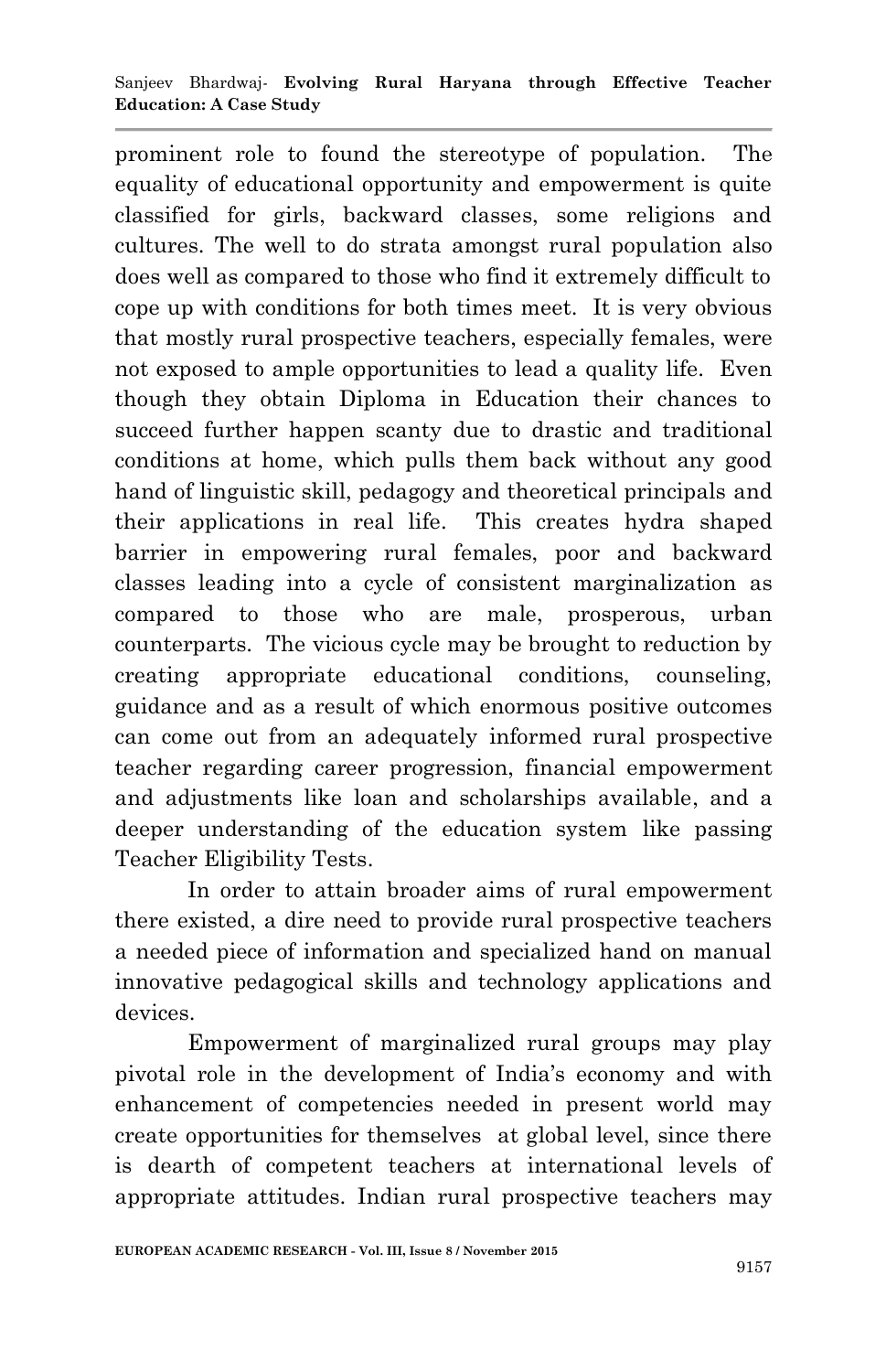lead out the system by strength of their culture which believs in "Guru- Shishya Parampara". It is very important to point out that in want of required awareness, knowledge, guidance, and information and readiness, mostly the talented rural youngsters remain isolated especially the marginalized ones.

In order to develop prospective teachers of elementary level, pursuing D.Ed. in Aggarwal College of Education holistically in all domains namely cognitive, affective and psychomotor the faculty parents and other stack holders needed to work in close coordination. There exists dire need to contemplate practical solutions to attain objectives related to rural transformation . The vital notion to cherish action plan employs methods and tactics for gearing up real learning outcomes of the prospective teachers belonging to rural belts especially from marginalized communities through combining instructional modules, learners and technology .

Further, Indian rural population needs digital or cyber awareness and application in addition to linguistic skill of international language. This will pave the way to cater the needs for holistic development of elementary level learners belonging to rural socio-economic strata which abundantly attend government schools in rural regions. This may help in providing quality education to rural India by inclusion of these competent and skillful prospective teachers to work on the challenge of holistic development of rural school learners by assimilating the skills and resources needed and providing teaching-learning conditions and networks in remote areas. These technology savvy prospective teachers will strengthen the elementary level education applying innovative strategies applying the digital classroom model and varied levels of gadgets like mobile and tablets to bring effectiveness in real learning outcomes of elementary learners in almost all subjects especially language and Mathematics empowering them with knowledge.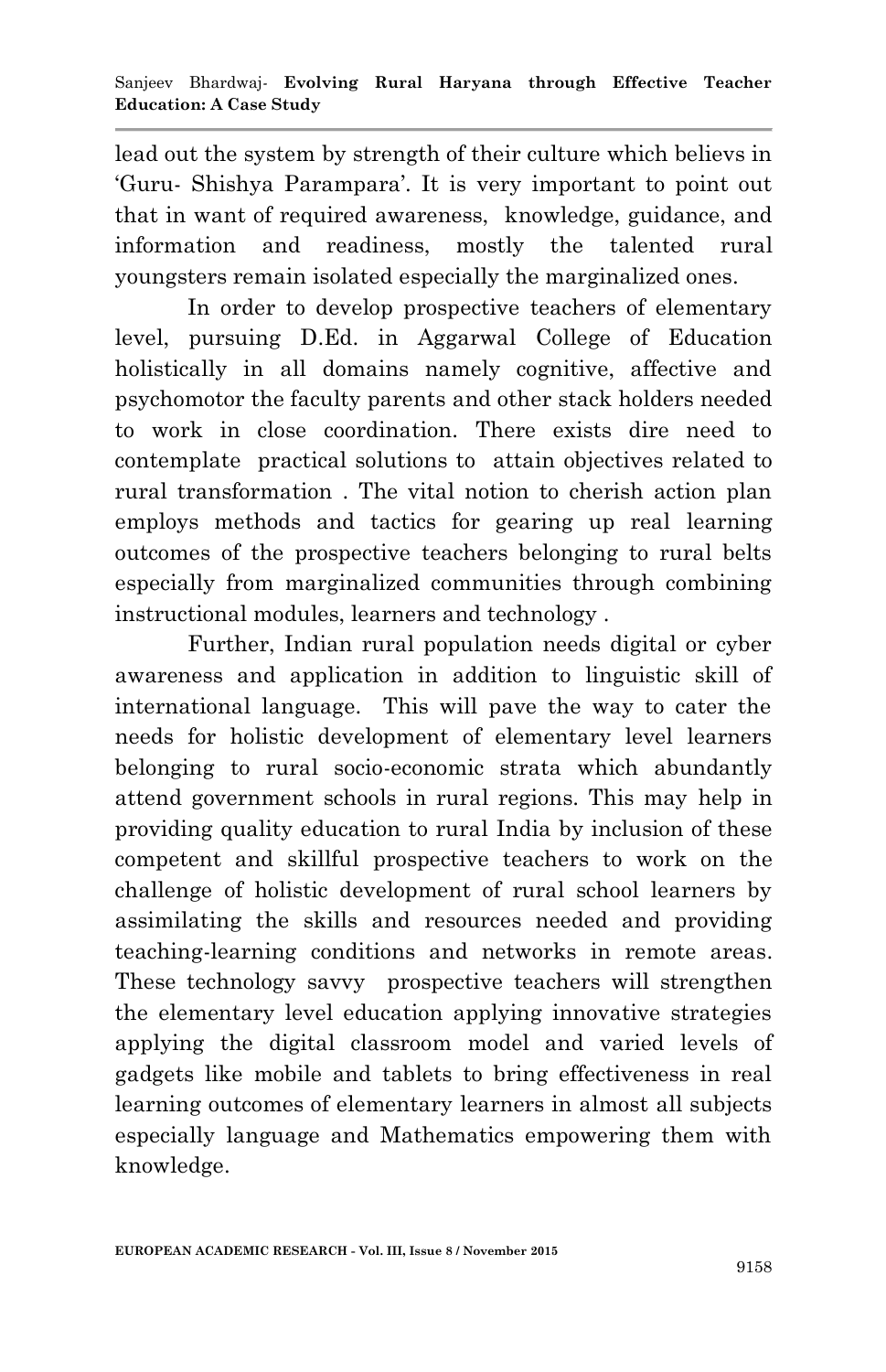To bring effectiveness in teaching-learning conditions mostly countries endorsed paradigm shift towards Objective or task centred approach (Faouzi et al, 2003). Further, learning outcomes in the context of OBE are the observable and measurable performance of the students which can be effectively assessed through reflective journal writing and presentation, creative drama composition and organization, construction of innovative instructional designs etc. Board of School education Haryan Bhiwani in collaboration of SCERT Gurgaon designed and implemented advance curriculum which provides enormous flexibility for innovations , creativity, collaboration and knowledge and skill enhancement through varied level of course structures in theory and practicum. It is significant to point out that, the prospective teachers admitted are senior secondary certificate pass school students which more than 90 percent belong to rural areas of Hodal and nearby remote regions. Further more than 65 percent belong to Backward classes, scheduled castes and special categories which need the empowerment and education urgently to admit and adjust themselves in mainstreams. There is also extreme need to enable and empower socio-economically backward rural learners of general classes in present complex socio-economic conditions and period. It is therefore, present paper aims to investigate, the evolving and enhancement of creative, linguistic and didactical skills in prospective teachers undergoing training in D. Ed. From  $1<sup>st</sup>$  semester to  $4<sup>th</sup>$ semester, in session 2010-2012 regarding, attainment of cognitive, affective and psychomotor development objectives indispensable for their career as elementary teachers in elementary schools to empower marginalized learners of rural Haryana in particular.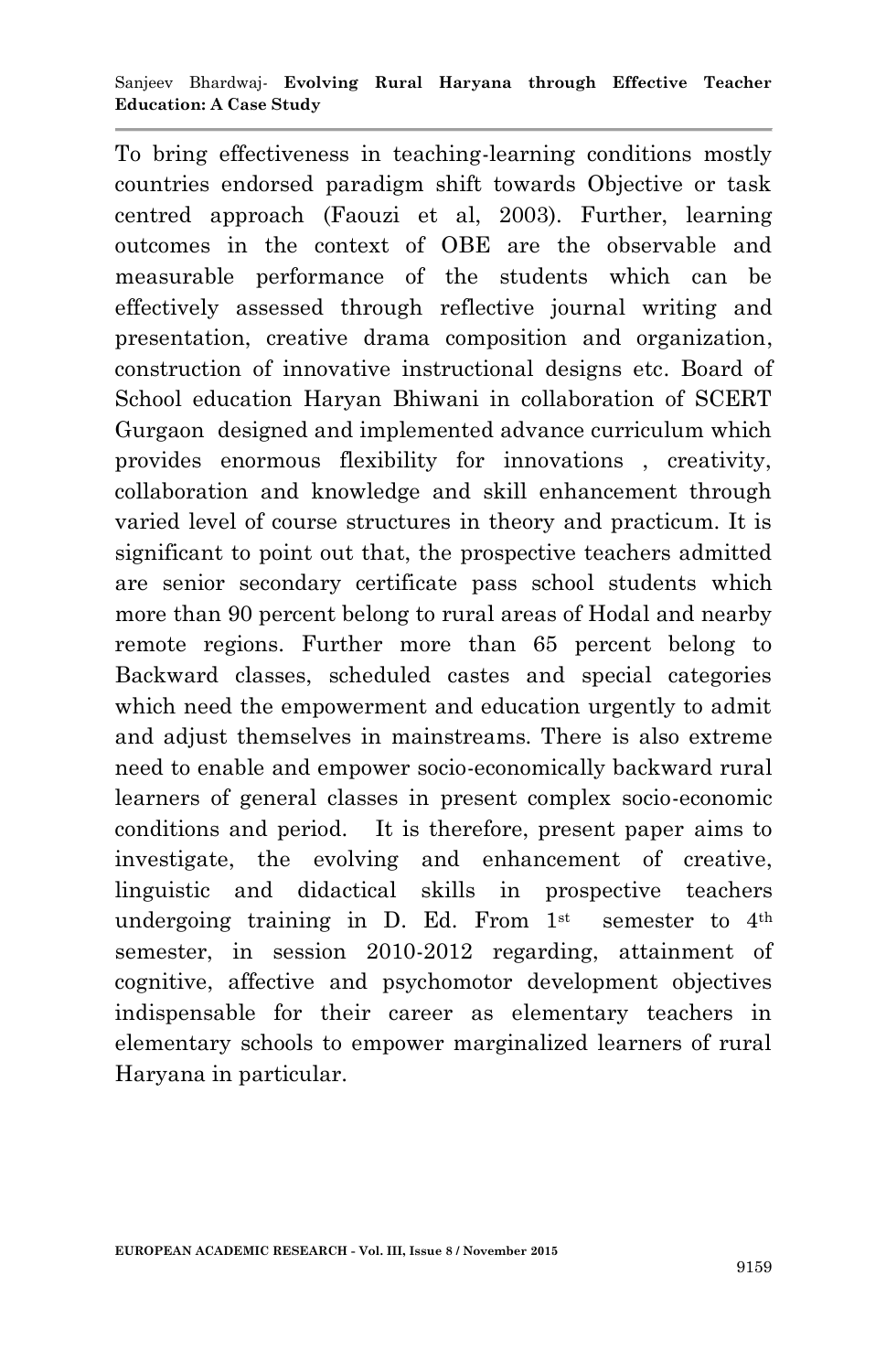## **Objective**

To study the effectiveness of innovative didactics on empowerment, education and enhancement of linguistic, creative and pedagogical knowledge and skills of prospective elementary teachers pursuing D.Ed. in Aggarwal College of Education Hodal, Palwal(Haryana).

# **Method**

#### *Instruments*

Following instruments were employed to carry out present study:

- a) Oral achievement tests to assess listening, speaking, reading and writing, reading and writing linguistic competencies in English as International language and pedagogical subject.
- b) Paper and pencil achievement tests to assess listening, speaking, reading and writing, reading and writing linguistic competencies in English as International language and pedagogical subject.
- c) Prospective teachers" profiles
- d) Discussions with teacher-educators.
- e) Innovative pedagogical plans employed by teachereducators, to attain specifically determined competency and mastery level in accepted elementary prospective teachers.

## *Sample*

Present case study was carried out keeping in view the objective to investigate the effectiveness of innovative pedagogy employed on fifty prospective teachers of D.Ed. every year, to generate their listening, speaking, reading and writing competencies in English as international language and pedagogical subject. The study was also conducted to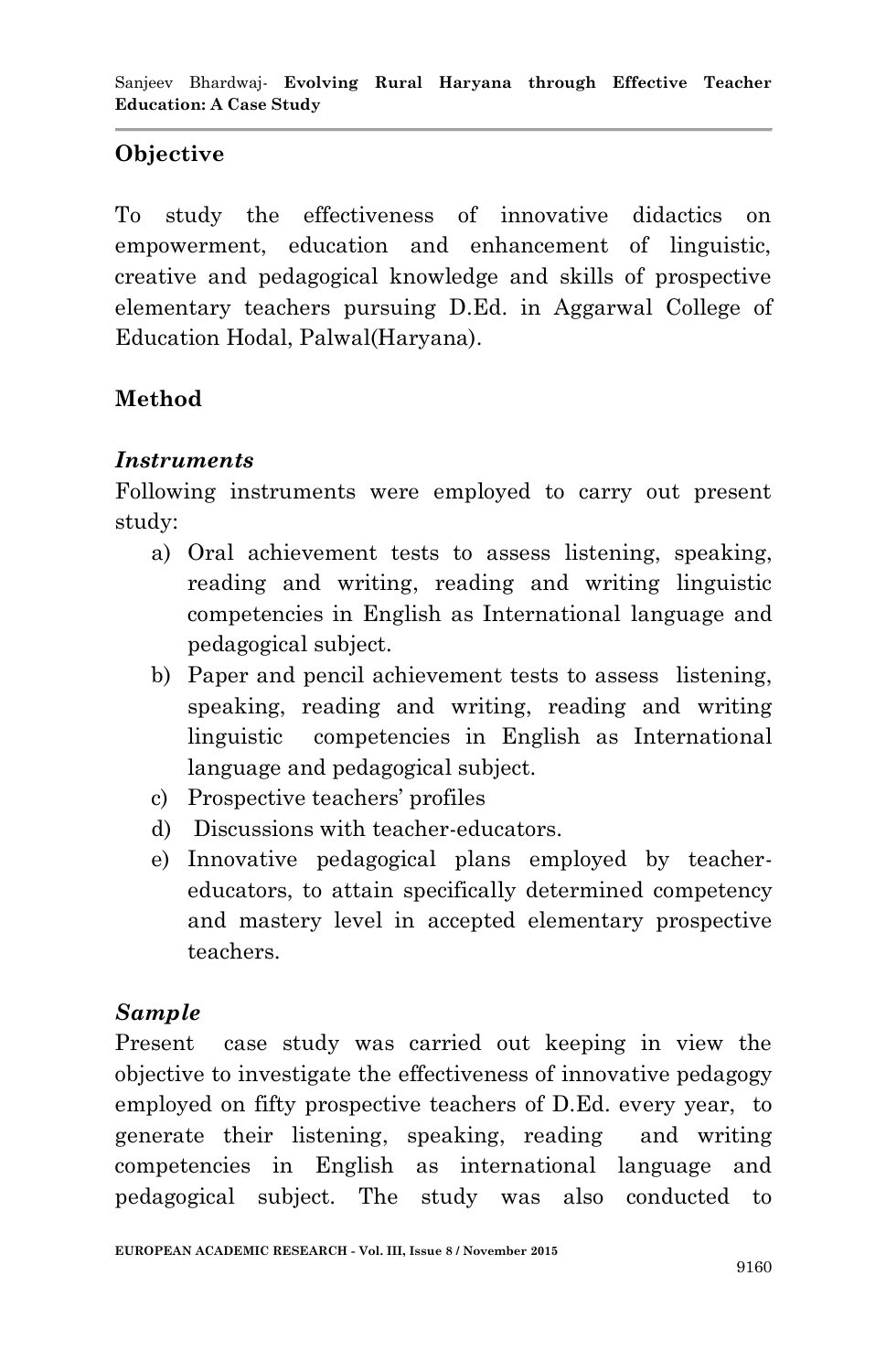investigate the progress of development of 21 century skills, awareness and knowledge of Information Communication Technology and application of various gadgets and pedagogical procedures. The sample of the study comprises 49 accepted prospective elementary teachers every year primordially from rural areas bearing varied levels of linguistic competency, admitted for their Diploma in Education (DEd) in Aggarwal College of Education Tehsil Hodal, District Palwal, (Haryana). The difference of the scores achieved by every accepted prospective teacher on oral and written achievement tests, initially and after employment of innovative pedagogy was used to determine the difference between initial behaviour and terminal behaviour respectively which was further applied to assess the effectiveness of innovative pedagogy used on the learners at different linguistic competency levels in English as a subject of communication and pedagogy.

## *Delimitations*

Present study was delimited to 49 prospective elementary teachers pursuing their Diploma in Education (DEd) every year admitted in Aggarwal College of Education Hodal (Palwal) Haryana. The study was also delimited for the innovative conditions created and pedagogical instruction developed by teacher-educators and further, the achievements tests and scores endorsed by the prospective teachers on these tests and observations.

# **RESULT AND INTERPRETATION:**

Present study deals with the investigation of effectiveness of Innovative pedagogy developed and employed teacher-educators on 49 prospective elementary teachers primary level learners, to develop their oral, written and reading, linguistic competencies in English as a communication and pedagogical subject. The study also dealt with assessment of generation of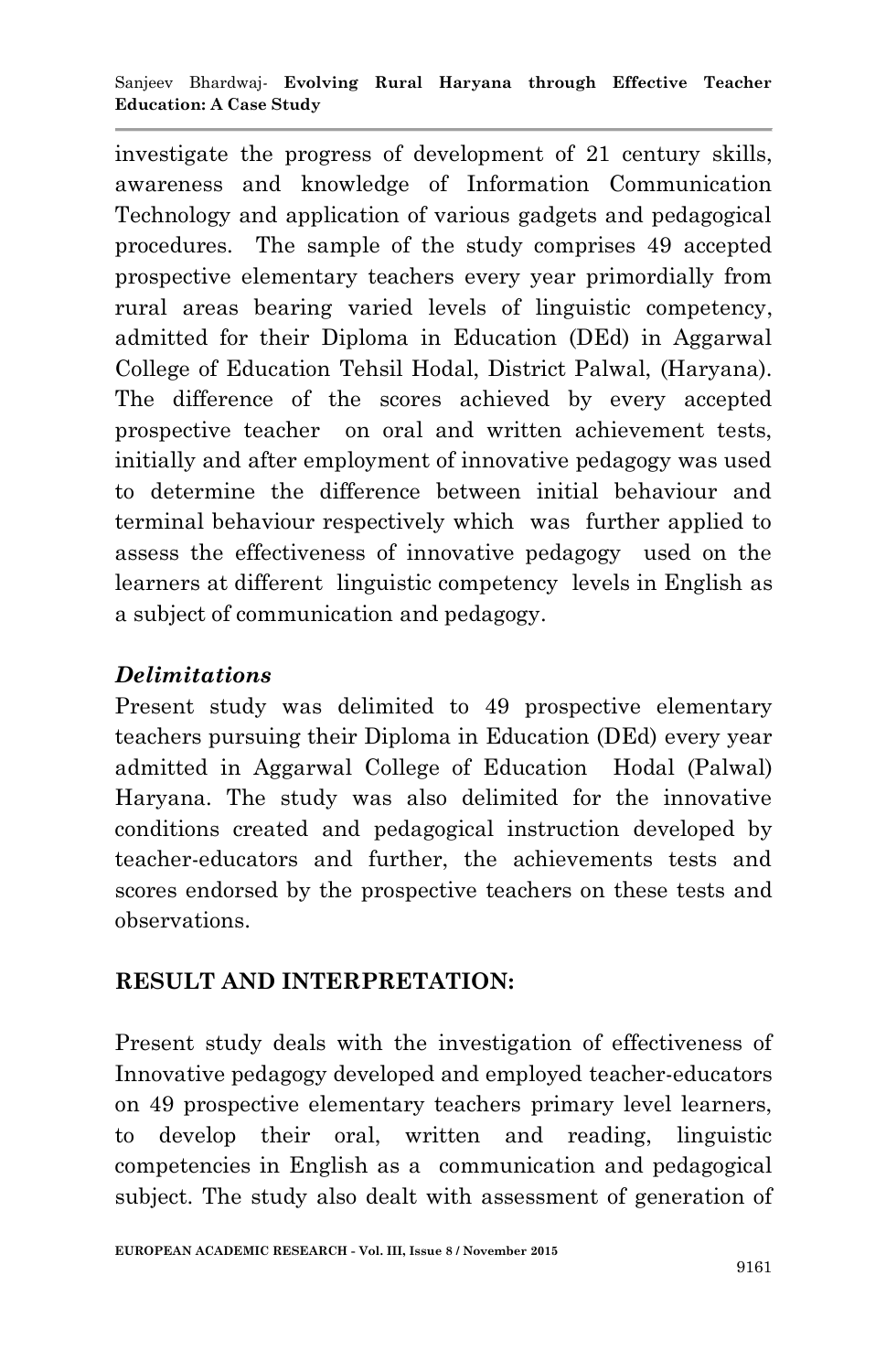ICT and other creative skills. From 99 prospective elementary teachers, studying in Aggarwal College of Education, Hodal palwal Haryana, in present study 49 prospective elementary teachers belonging to session 2012-2014, bearing varied levels of linguistic competency levels in English, were accepted.

Table 1, shows that out of 49 accepted prospective elementary teachers 15 prospective elementary teachers belonged to backward classes whereas, 12 belonged to scheduled castes. Further in this study out of 49 prospective teachers 31 belonged to rural area which is primordially the remote villages nearby Hodal block in district Palwal of Haryana State. Total number of female prospective teachers accepted in this study was 34 out of 49

**Table I: No. of Prospective Elementary Teachers Category Wise for Session 2012-2014**

| No of BC<br>Prospective<br>Teachers | No of SC<br>Prospective<br>Teachers | No of Female<br>Prospective<br>Teachers | No of Rural<br>Prospective<br>Teachers | No of<br>General<br>Prospective<br>Teachers | Total No of<br>Prospective<br>Teachers |
|-------------------------------------|-------------------------------------|-----------------------------------------|----------------------------------------|---------------------------------------------|----------------------------------------|
| 15                                  | 12                                  | 34                                      | 31                                     | 22                                          | 49                                     |

**Table II: Percentage Measurement of Prospective Elementary Teachers' Initial and Terminal Behaviours in Competency of English Comprehension and Application** 

| Scores of Prospective Teachers' Initial |           |         | Scores of Prospective Teachers' Terminal |           |         |
|-----------------------------------------|-----------|---------|------------------------------------------|-----------|---------|
| Behaviour                               |           |         | Behaviour                                |           |         |
| Score                                   | Frequency | Percent | Score                                    | Frequency | Percent |
| Range                                   |           |         | Range                                    |           |         |
| $0 - 30$                                | 23        | 46      | $0-30$                                   |           | 08      |
| 31-60                                   | 21        | 42      | 31-60                                    | 29        | 58      |
| 61-100                                  | 05        | 10      | 61-100                                   | 16        | 32      |
| <b>TOTAL</b>                            | 49        | 98.0    | <b>TOTAL</b>                             | 49        | 98.0    |

As accordance with their competency levels, profiles and teacher-educators discussions the prospective elementary teachers were recognized and classified. Their previous knowledge was assessed on the basis of their entry behavior. The prospective teachers accepted in semester one were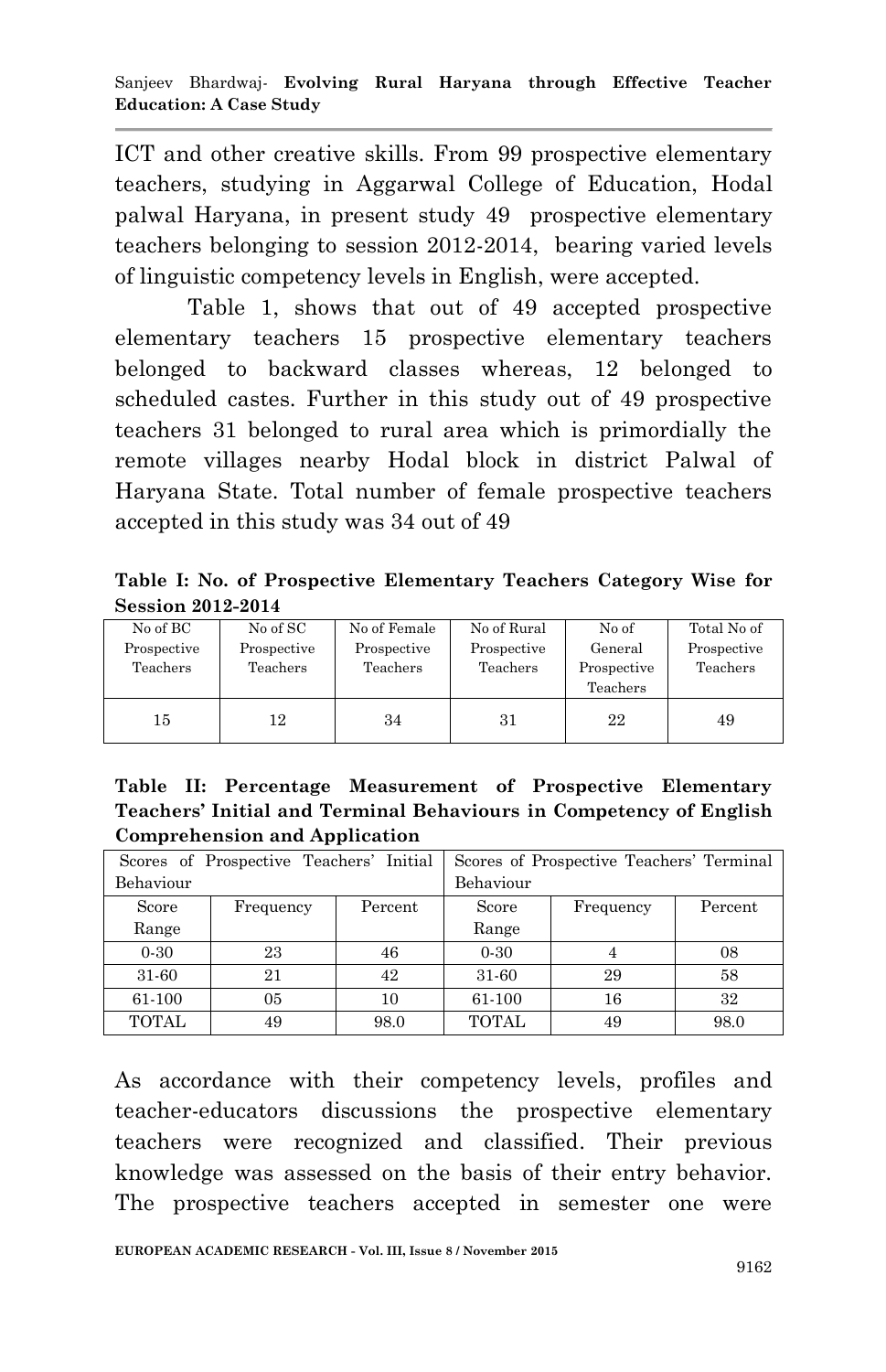categorized as accordance with their linguistic competency levels on the basis of previous behavior observed and assessed by teacher-educators. To investigate the effectiveness of innovative pedagogical approaches on learners" linguistic competency levels, percentage measurement was performed for differential analysis. Table-II depicts the scores of initial and terminal behavior regarding English comprehension and application competency of prospective teachers. It was found that 46 prospective elementary teachers belonged to score range of 0-30 whereas 42 percent and 10 were classified in score ranges of 31-60 and 61-100 score range.

After application of innovative pedagogies like journal writing, reflecting and presenting individually and in groups, creative drama, selecting the area and problem, content and dialogue writing, coordinating, organizing and presenting in collaboration through participatory method the terminal behavior of accepted prospective teachers were assessed.

The scores of terminal behavior showed a remarkable rise in the score ranges of accepted categorized and identified prospective teachers. 8 percent learners were found in bottom class score range of 0-30 whereas 58 percent and 32 percent were found in score ranges of 31-60 and 61-100 respectively.

**Table III: Percentage Measurement of Prospective Elementary Teachers' Initial and Terminal Behaviours in Competency of English as Pedagogical Subject**

| Scores of Prospective Teachers' Initial |           |         | Scores of Prospective Teachers' Terminal |           |         |  |
|-----------------------------------------|-----------|---------|------------------------------------------|-----------|---------|--|
| Behaviour                               |           |         | Behaviour                                |           |         |  |
| Score                                   | Frequency | Percent | Score                                    | Frequency | Percent |  |
| Range                                   |           |         | Range                                    |           |         |  |
| $0-30$                                  | 26        | 52      | $0-30$                                   |           | 10      |  |
| 31-60                                   | 23        | 46      | 31-60                                    | 27        | 54      |  |
| 61-100                                  | 00        | 00      | 61-100                                   | 17        | 34      |  |
| <b>TOTAL</b>                            | 49        | 98.0    | <b>TOTAL</b>                             | 49        | 98.0    |  |

As indicated in Table-III the prospective teachers were recognized and classified accordance with their competency levels, profiles and teacher-educators discussions regarding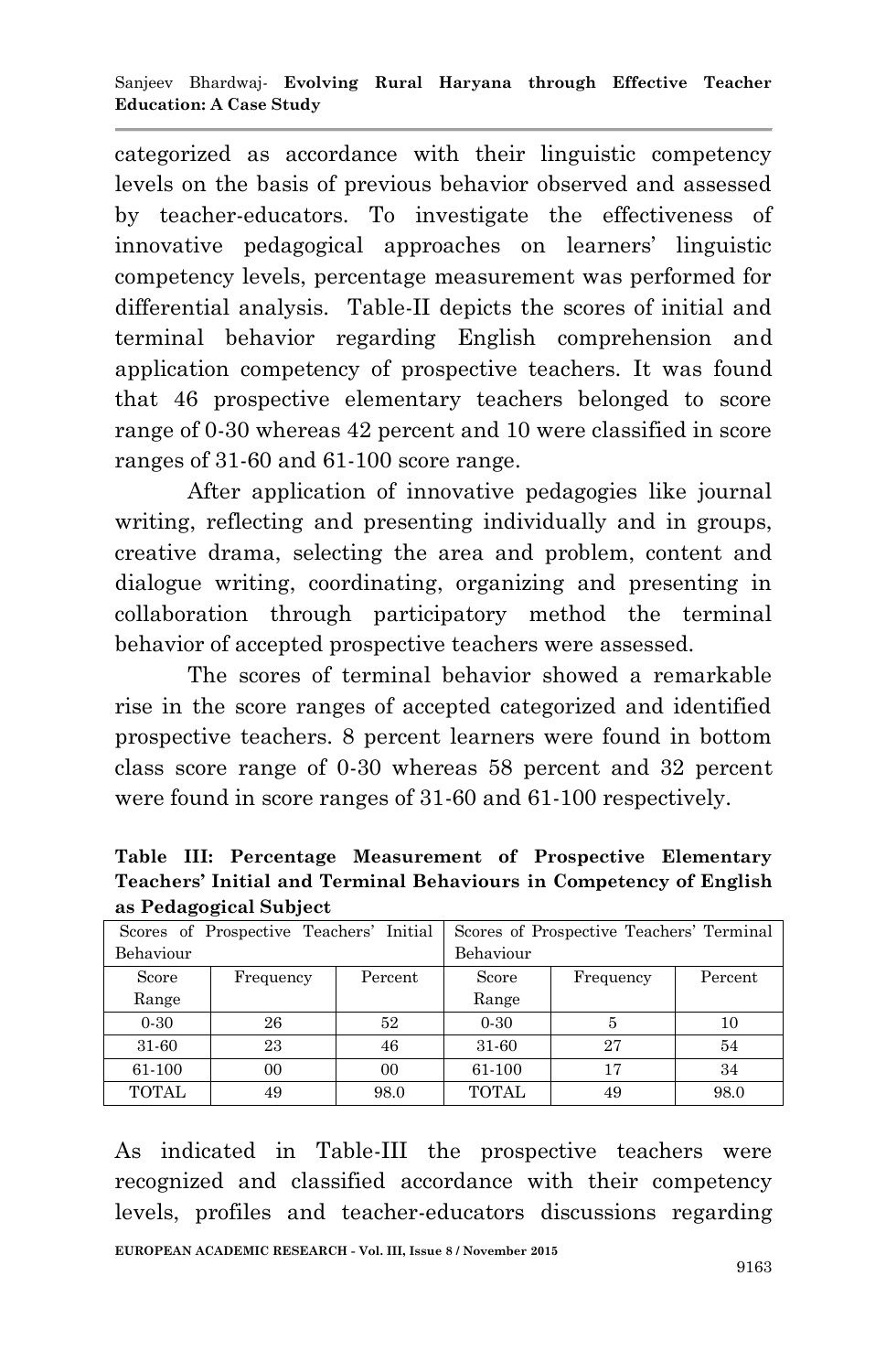their levels in pedagogy of English the subject taught in semester IV in DEd. Their previous pedagogical knowledge was assessed on the basis of their entry behavior. The prospective teachers accepted in semester four were categorized as accordance with their linguistic pedagogical competency levels on the basis of previous behavior observed and assessed by teacher-educators. To investigate the effectiveness of innovative pedagogical approaches on learners" linguistic pedagogical competency levels, percentage measurement was performed for differential analysis. Further, Table-III shows the scores of initial and terminal behavior regarding pedagogical English competency of prospective teachers. It was found that 52 percent prospective elementary teachers belonged to score range of 0-30 whereas 46 percent and 00 percent, were classified in score ranges of 31-60 and 61-100 score range.

The accepted and classified prospective elementary teachers were exposed to innovative pedagogical tools and techniques like eclectic plans based on system approach. The instructional designs applied were based on Task or objective centered approach in which prospective teachers determined objectives to be cherished in behavioural terms applying bloom"s Taxonomy. The focus was centered on continuous and comprehensiveness in evaluation so that would be learners" real learning outcomes in all areas may be assesses to attain all round development. After application of innovative pedagogies the terminal behavior of accepted prospective teachers were assessed.

The scores of terminal behavior showed a great rise in the score ranges of accepted categorized and identified prospective teachers. 10 percent learners were found in bottom class score range of 0-30 whereas 54 percent and 34 percent were found in score ranges of 31-60 and 61-100 respectively.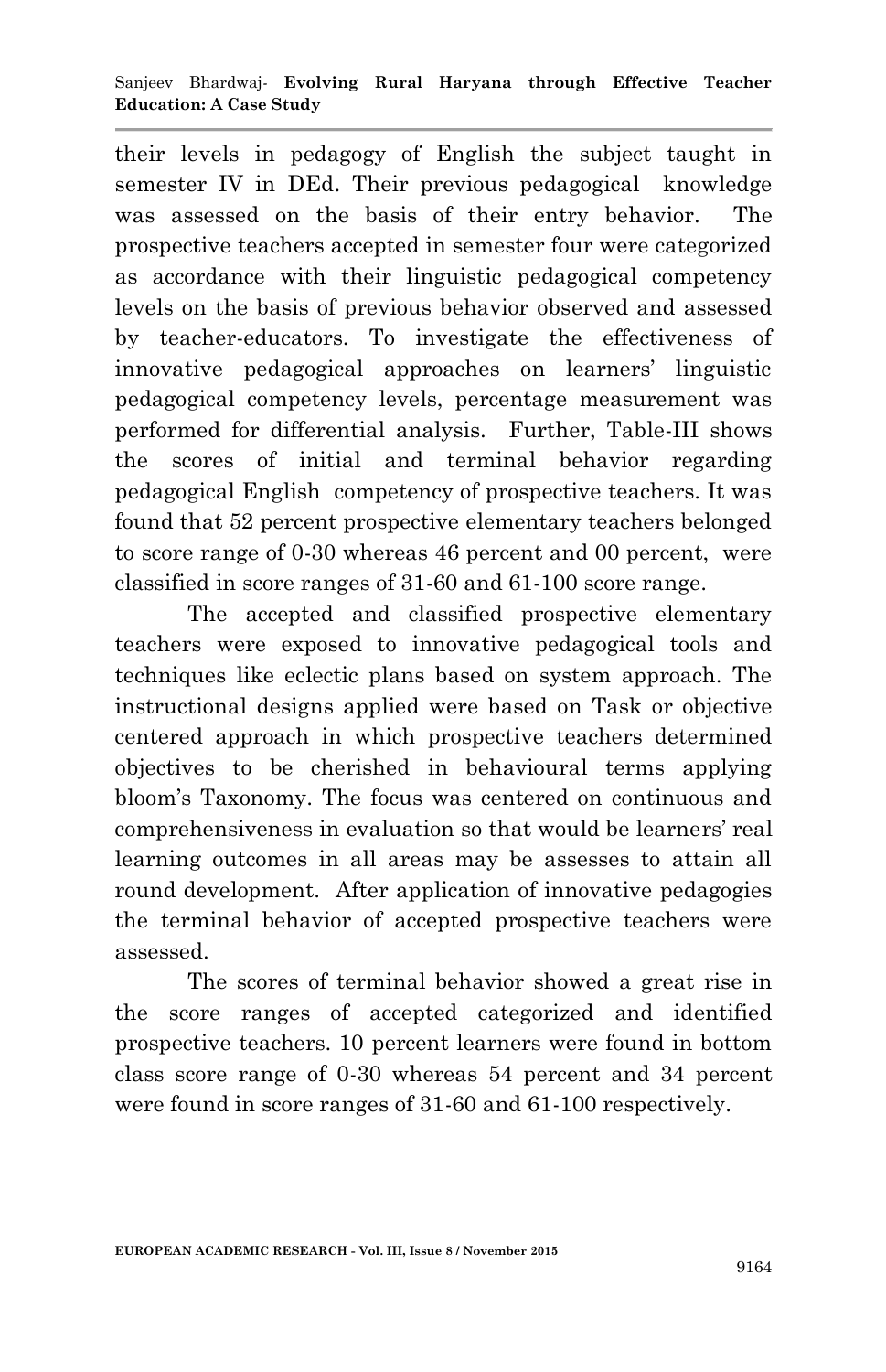Sanjeev Bhardwaj*-* **Evolving Rural Haryana through Effective Teacher Education: A Case Study**

**Table IV: Percentage Measurement of Prospective Elementary Teachers' Initial and Terminal Behaviours in ICT and Creative Competency**

| Scores of Prospective Teachers' Initial |           |         | Scores of Prospective Teachers' Terminal |           |         |
|-----------------------------------------|-----------|---------|------------------------------------------|-----------|---------|
| Behaviour                               |           |         | Behaviour                                |           |         |
| Score                                   | Frequency | Percent | Score                                    | Frequency | Percent |
| Range                                   |           |         | Range                                    |           |         |
| $0-30$                                  | 42        | 84      | $0-30$                                   | 02        | 04      |
| 31-60                                   | 07        | 14      | 31-60                                    | 36        | 72      |
| 61-100                                  | 00        | 00      | 61-100                                   | 11        | 22      |
| <b>TOTAL</b>                            | 49        | 98.0    | <b>TOTAL</b>                             | 49        | 98.0    |

Table-IV depicts, the initial and terminal behaviours regarding ICT and Creative Skills of prospective elementary teachers accepted for this study. Prospective teachers were recognized and classified according to their profiles, competency levels, and teacher-educators" discussions regarding their levels in ICT and other creative skills. Their previous knowledge was assessed on the basis of their entry behavior. The prospective teachers accepted, were categorized as accordance with their ICT and creative skills and competency levels on the basis of previous behavior observed and assessed by teacher-educators. To investigate the effectiveness of innovative pedagogical approaches on competency levels of prospective teachers, percentage measurement was performed for differential analysis.

Further, Table-IV shows the scores of initial and terminal behavior regarding ICT and creative skills and competencies of prospective teachers. It was found that 84 percent prospective elementary teachers belonged to score range of 0-30 whereas 14 percent and 00 percent, were classified in score ranges of 31-60 and 61-100 score range.

The accepted and classified prospective elementary teachers were exposed to innovative pedagogical tools and techniques like mobile learning, educational soft-wares, computer based instructions, digital class management in addition to basics of computers and projection devices applications. Creative drama and reflective journals were also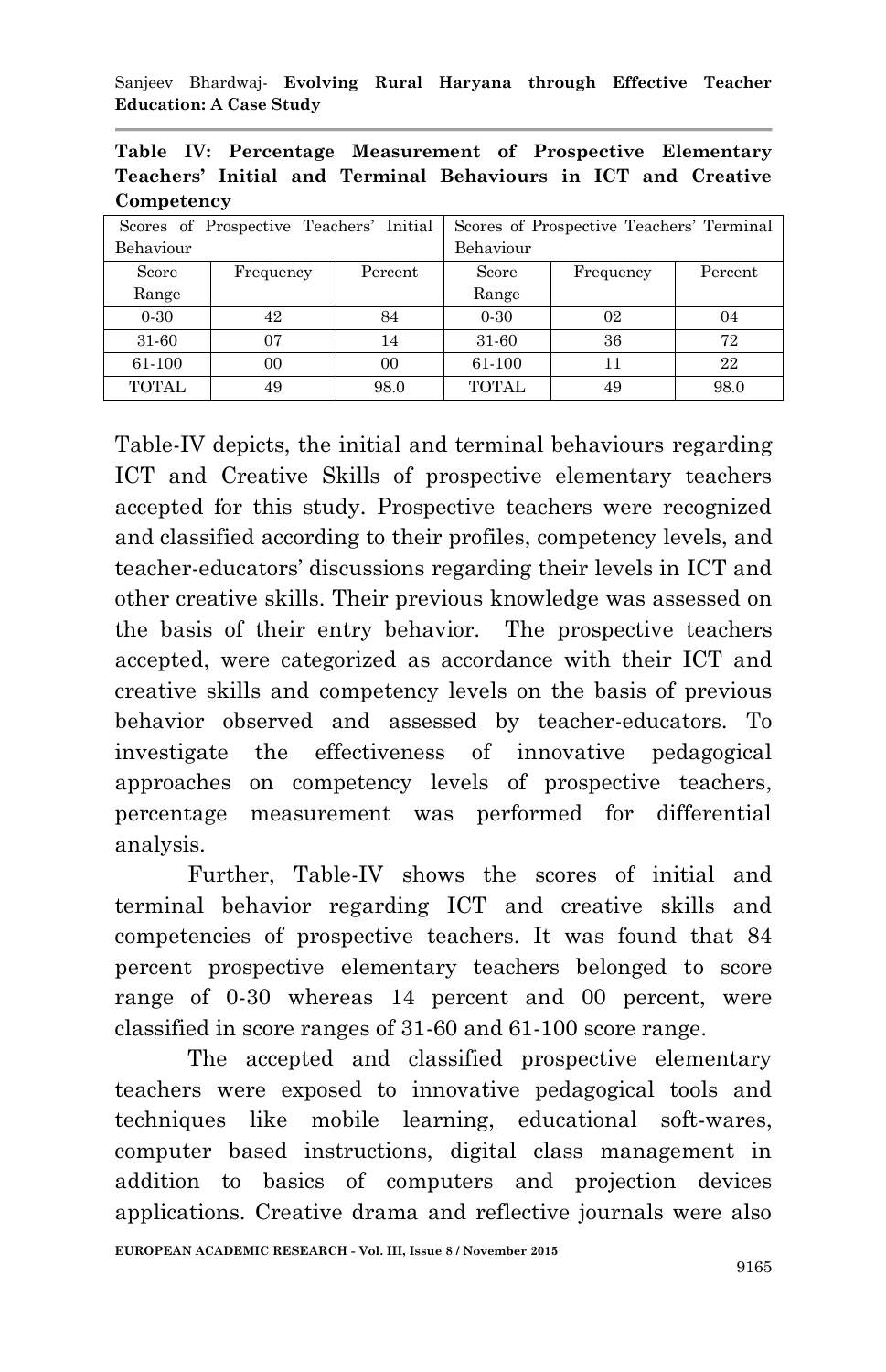found important devices in addition to various other methodologies. After application of innovative pedagogies the terminal behavior of accepted prospective teachers were assessed.

The scores of terminal behavior showed a remarkable enhancement, in the score ranges of accepted, categorized and identified prospective teachers. 04 percent learners were found in bottom class score range of 0-30 whereas 72 percent and 22 percent were found in score ranges of 31-60 and 61-100 respectively.

## **DISCUSSION AND SUGGESTIONS**

Present study was conducted to investigate the linguistic, Creative and ICT skill enhancement, knowledge construction, effectiveness in pedagogical procedures and didactics in English in prospective elementary teachers pursuing D.Ed. in session 2012-2014. It was found that application of innovative pedagogies like reflective journals, creative drama, individualistic and collaborative instructional designs, eclectic lesson plans and task and objective centered approaches in addition to advanced evaluative and technological devices lead to remarkable enhancement of creative, linguistic and pedagogical skills in every accepted prospective elementary teacher. It is very important to point out that the prospective elementary teachers will discharge their responsibilities in various elementary schools run by both Government and private players to shape and mould the future of 21 century elementary level learners. It is conspicuous that education, empowerment and national growth at all levels depend on elementary education which in turn depends on competent elementary teachers.

Further, a rural learner empowered with appropriate education and needed skills may have tremendous opportunities to employ himself or herself in individual growth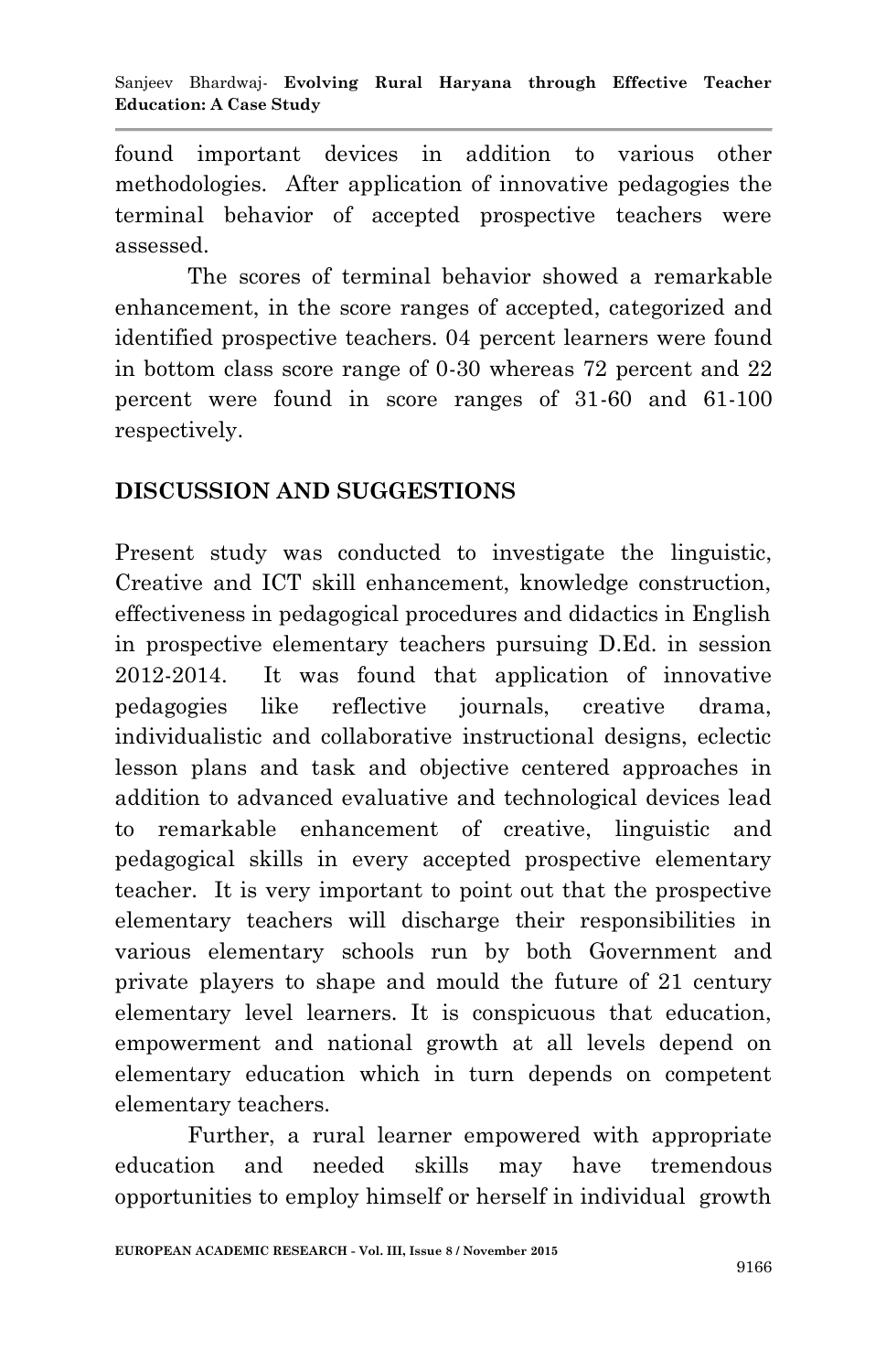and development and consequently further his role to develop rural society, playing pivotal role in development of India. Educational empowerment provides vertebral column to shape and support the holistic development of personality traits of learners which further founds their development in cognitive, affective and psychomotor domains. The cognitive development to rural learners helps them to know, understand and apply the curricular and extracurricular knowledge indispensable for their empowerment. This also helps in development of analytical, synthetic and critically evaluative skills further leading to enhancement of creativity in D.Ed. prospective teachers, which is extremely necessary for 21 century elementary level learners on which these prospective teachers will practice in future to attain their holistic development. Affective development leads to appropriate inculcation of varied levels of favourable attitudes, aptitudes, interests, motivation especially intrinsic and helping them to further their level of aspiration. Psychomotor development in DEd prospective teachers led enhancement of varied levels of skills like communication skills namely listening, speaking, reading and writing. It is pertinent to point out that in addition to mastery over local dialect bridge mixed rural Haryanvi in this region and national language of Hindi the prospective teachers of said strata built their potential to apply English at varied levels of communication seeking its important role of international understanding and broadening their employable horizons. Appropriate conditions in educational environment helped learners to enhance their capacities of various other skills like innovations in TLM development, lesson planning, Pedagogy, collaborative instruction which associates to the vision of policies framed by Government of India. Government of India in leadership of Prime Minister Sh. Narender Modi implemented Skill enhancement programme Educational empowerment to rural learners pave the way to build their capacities enhancing their confidence levels and leadership qualities.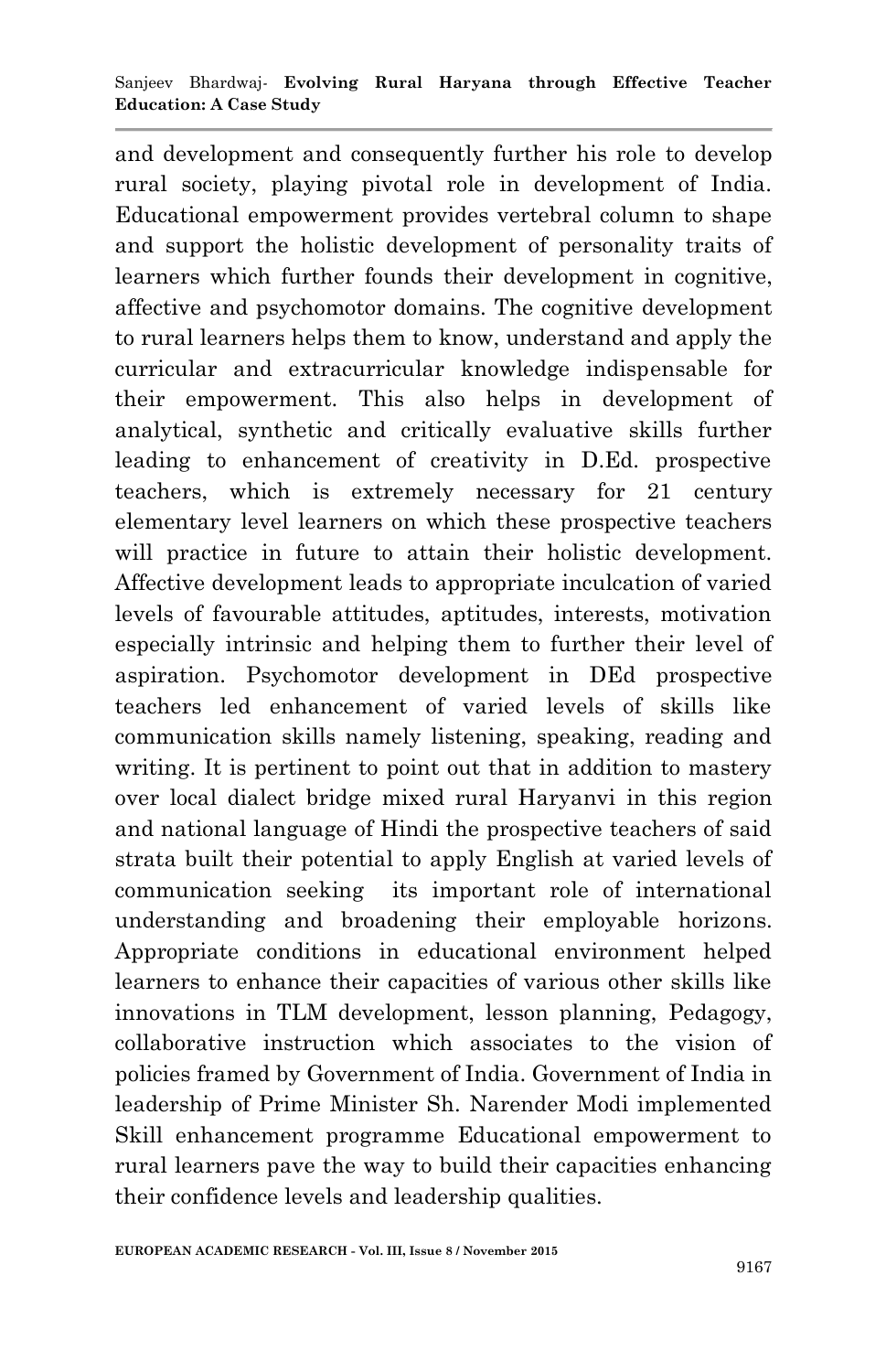#### Sanjeev Bhardwaj*-* **Evolving Rural Haryana through Effective Teacher Education: A Case Study**

Mostly, the scholars at global level reached to consensus that quality elementary education is extremely necessary and strongly correlated to poverty reduction, economic growth, prosperity and career selection, good health and living conditions almost all the developing countries (Dalal, 2006; Jamison et al, 2006; Vijalakshmi and Bhavani, 2006; Kumar and Sharma, 2012). These findings may be implicated for empowerment of rural India especially Haryana through effectiveness in elementary teachers' training to attain quality education and empowerment objectives of learners at elementary levels. The elementary teachers of favourable linguistic, creative and ICT competencies will pave the way to educate, enable and empower rural and marginalized elementary learners belonging to backward classes, physically challenged, females, scheduled castes and socio-economically deprived, isolated from main stream due to cultural and religious factors, for gearing up economic growth of Haryana in particular and consequently national growth in general.

#### **REFERENCES:**

- Bhardwaj, S. (2013). Programmes and practices of Preschool education in National capital Haryana region. Unpublished PhD Thesis Maharshi Markandeshwar University Mullana, Ambala.
- Burchi, F., & De Muro, P. (2007). *Education for rural people: a neglected key to food security.* Rep. Universita Degla Studi Roma Tre.
- Dalal, P. (2006). Use of ICT for Women Empowerment in India, Retrieved from: http://unpan1.un.org/intradoc/groups/public/documents/ APCITY/UNPAN029838.pdf
- Dileepkumar, G., and Senthilkumaran, S. (2007). Empowering Rural Communities through Virtual Academies: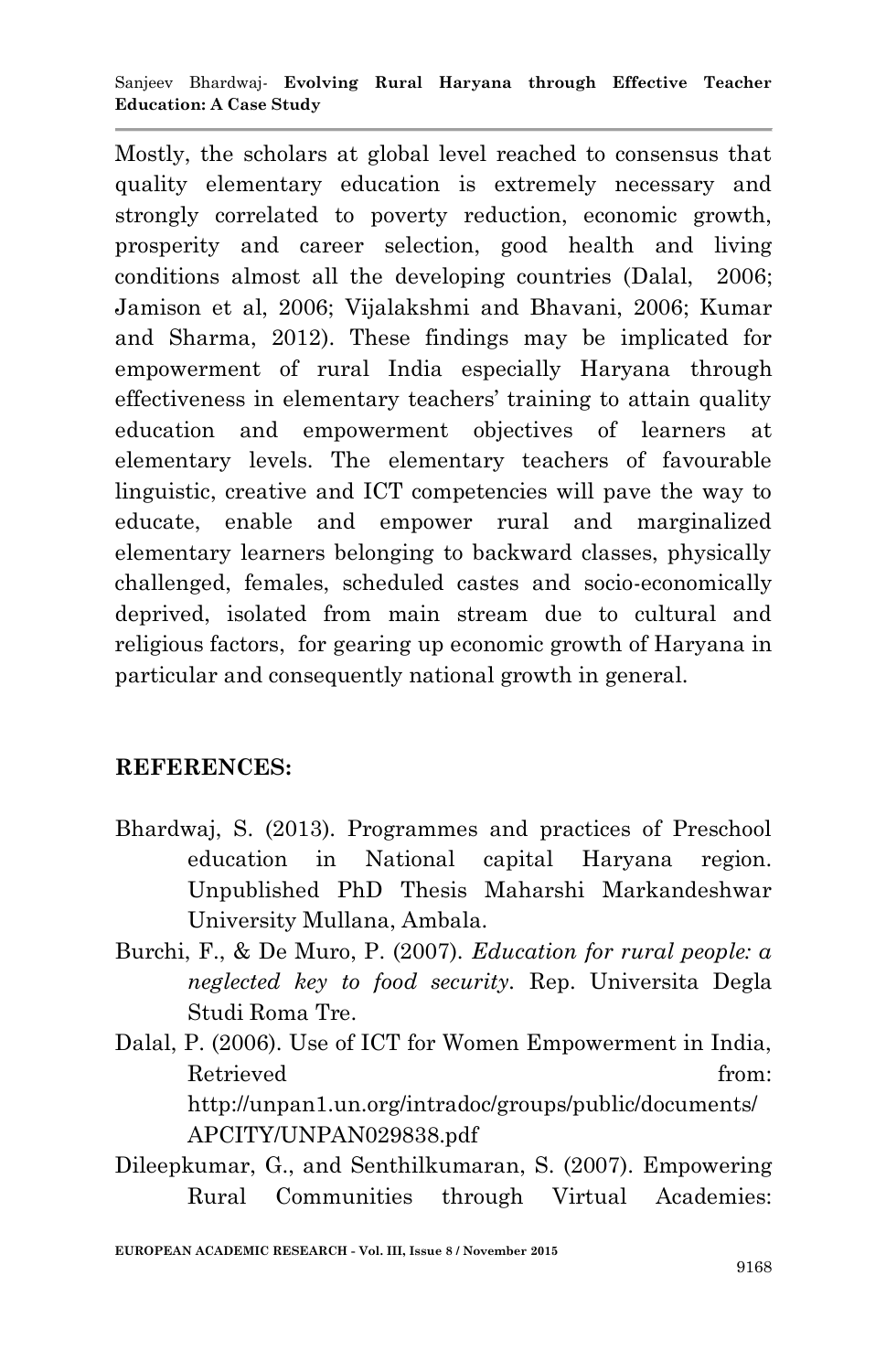Experiences from India M S Swaminathan Research Foundation India

- Faouzi, B., Lansari, A., Al-Rawi, A., & Abonamah, A. (2003). A novel outcome-based education model and its effect on student learning, curriculum development, and assessment. *Journal of Information Technology Education*, 2, p. 203-214.
- Jamison, E. A., Jamison, D. T., & Hanushek, E.A. (2006). *The effects of education quality on income growth and mortality decline*. Available from National Bureau of Economic Research. (Working paper no. 12652).
- Kumar, R., and Sharma M.K. (2012) Impact of ICT for Women Literacy in Indian Rural Areas of E- Governance. *Journal of Information and Operations Management,*  3(1), pp-194-195.
- Sharma, R. Afroz, Z. (2014). *International Journal of Interdisciplinary and Multidisciplinary Studies (IJIMS),* Vol 1, No.5, 18-22. Retrieved from: http://www.ijims.com
- Shaw, G. (2005). Voices from the Bush: context and learning in rural and remote settings. G. Shaw (ed.). Tertiary Teaching: Dealing with Diversity. Darwin, NT, Australia, Charles Darwin University Press, pp. 211– 221.
- ––––. (2011a). Person transformation and rural transformation. V. Chinapah. (ed.). Education for Rural Transformation (ERT) – National, International, and Comparative Perspectives. Stockholm, Institute of International Education, Stockholm University, Universitets service US AB, pp. 33–47.
- ––––. (2011b). Education for rural transformation through principals" professional development in Indonesia. Paper for Dujiangyan International Forum, Chengdu, PR China.
- Soubbotina, T. P. (2004). *Beyond economic growth.* Retrieved from World Bank: